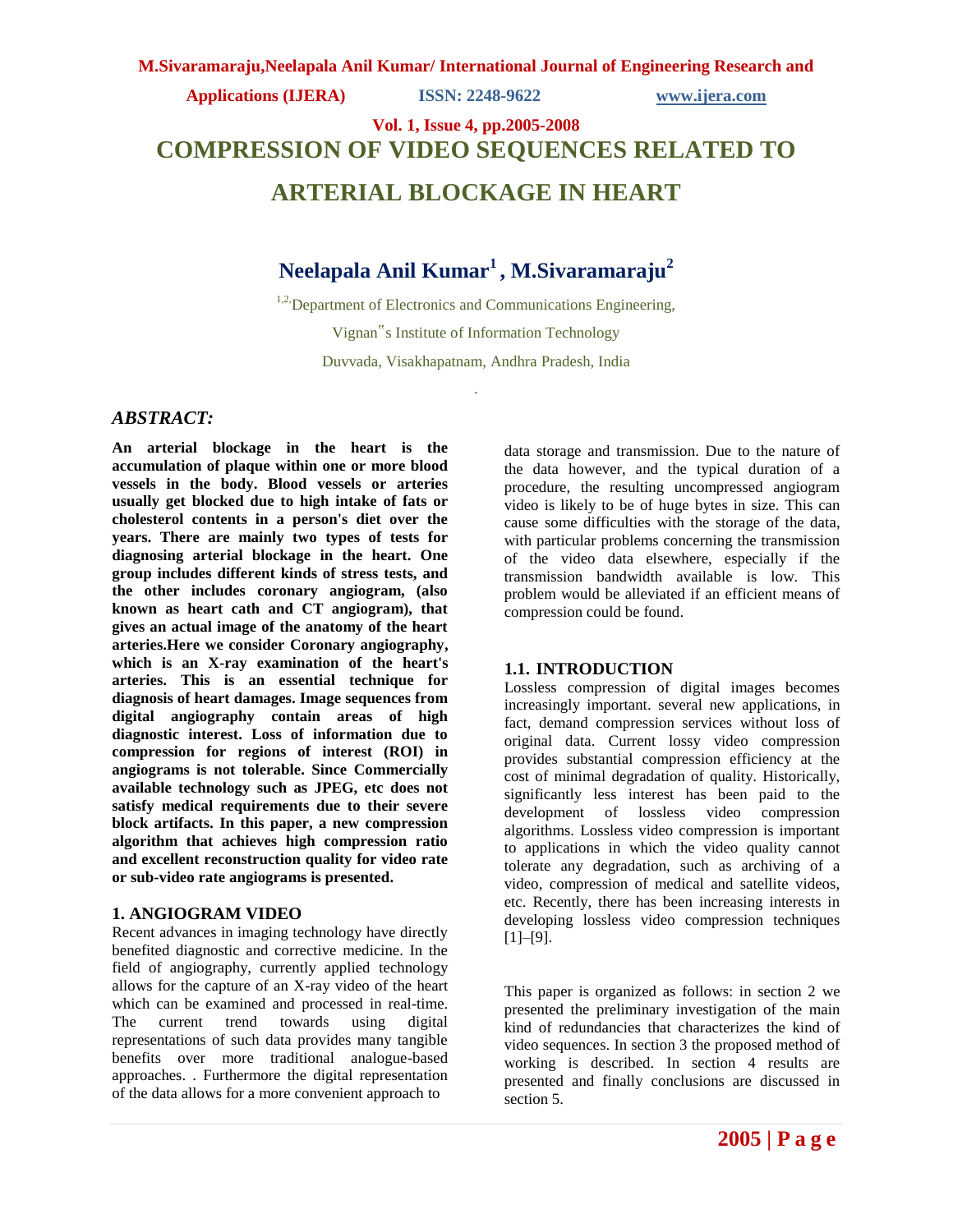**Applications (IJERA) ISSN: 2248-9622 www.ijera.com**

#### **Vol. 1, Issue 4, pp.2005-2008**

#### **2.0 VIDEO SEQUENCE REDUNDANCY**

#### **2.1. SPATIAL PREDICTION**

Spatial redundancy depends on the correlation between the pixels belonging to the same frame. In the proposed scheme, we use a simple but robust spatial predictor, the median edge detector (MED), as used in JPEG-LS [10].MED estimates the symbol to be encoded based on the values of the three previously encoded neighboring symbols. We use  $p(x,y)$  to represent the symbol to be encoded that is located at (x,y) in frame. The spatial predicted value of  $p(x,y)$  is represented as  $p_i(x,y)$ , which is given by

$$
p_i(x,y) = \begin{cases} \max (A,B) & \text{IF } C \geq \max(A,B) \\ \min(A,B) & \text{IF } C \leq \min(A,B) \\ A+B+C & \text{OTHERWISE} \end{cases}
$$

Where  $A = p_i(x-1,y), B = p_i(x,y-1)$  and  $C=p_i(x-1,y-1)$ 

Thus spatial prediction residual is  $e_{1} = p(x,y) - p_i(x,y)$  (1)



Fig1. Frame [i] and reference frame [ i-1] of an angiogram video1

# 2.2. **TEMPORAL PREDICTION**

Temporal prediction depends on the correlation between the temporal adjacent frames. Let  $p_i(x,y)$  be the symbol to be encoded. The proposed temporal predictor aims to find the best matched symbol in reference frame [i-1],which is denoted as the temporal predictor  $p_i^T(x,y)$ . Instead of exploiting the motion activity of  $p_i(x,y)$  between adjacent frames directly, the predictor investigates the motion activity of the target window of  $p_i(x,y)$  in frame i and frame

[i-1] within a estimated search range W\*H,where the target window is composed of the neighboring symbols of  $p(x,y)$ .

The temporal predictor  $p_i^T(x,y)$ , of symbol  $p_i(x,y)$ searches and locates the best matched target window in frame [i-1],which achieves the minimum cumulative absolute difference (CAD) within the search range, w

$$
CAD(d) = \sum_{m, n \in d} pi(x, y) - pi(x + m, y + n) \tag{2}
$$

where d denotes the target window *w*, and  $p_i(x,y), p_i$ .  $_1(x,y)$  the symbol values of the current frame and the reference frame , respectively, and where a motion vector (m,n) is determined for the region  $-W \le m \le$  $W, -H \le n \le H$  to minimize the CAD Similar to block motion compensation techniques, the best motion vector for the target window with the minimum CAD is determined by

 $(m_0, n_0)$  =arg{ min(CAD(d)}

Where  $(m_0, n_0)$  indicates the motion displacement of the target window  $p_i(x, y)$ . Then, the temporal predictor of can be obtained by

 $p_i^T(x,y) = p_i(x+m,y+n)$  (3) Where temporal error is  $e_{2} = p_i(x,y) - p_i^{T}(x,y)$  (4)

#### *2.3. DIRECT MODE*

Because of the energy compaction property of the IWT, the wavelet coefficients in the high frequency sub bands usually have small amplitudes, which may be smaller than the amplitudes of the spatial prediction residuals and temporal prediction residuals. Therefore, in this case the wavelet coefficients are encoded and transmitted directly denoted as  $e_3$ .

# **3.0. MODE SELECTION**

. The scheme adaptively selects the predictor among three candidates ( $e_1$ ,  $e_2$ , or  $e_3$ ) based on previous prediction accuracy.

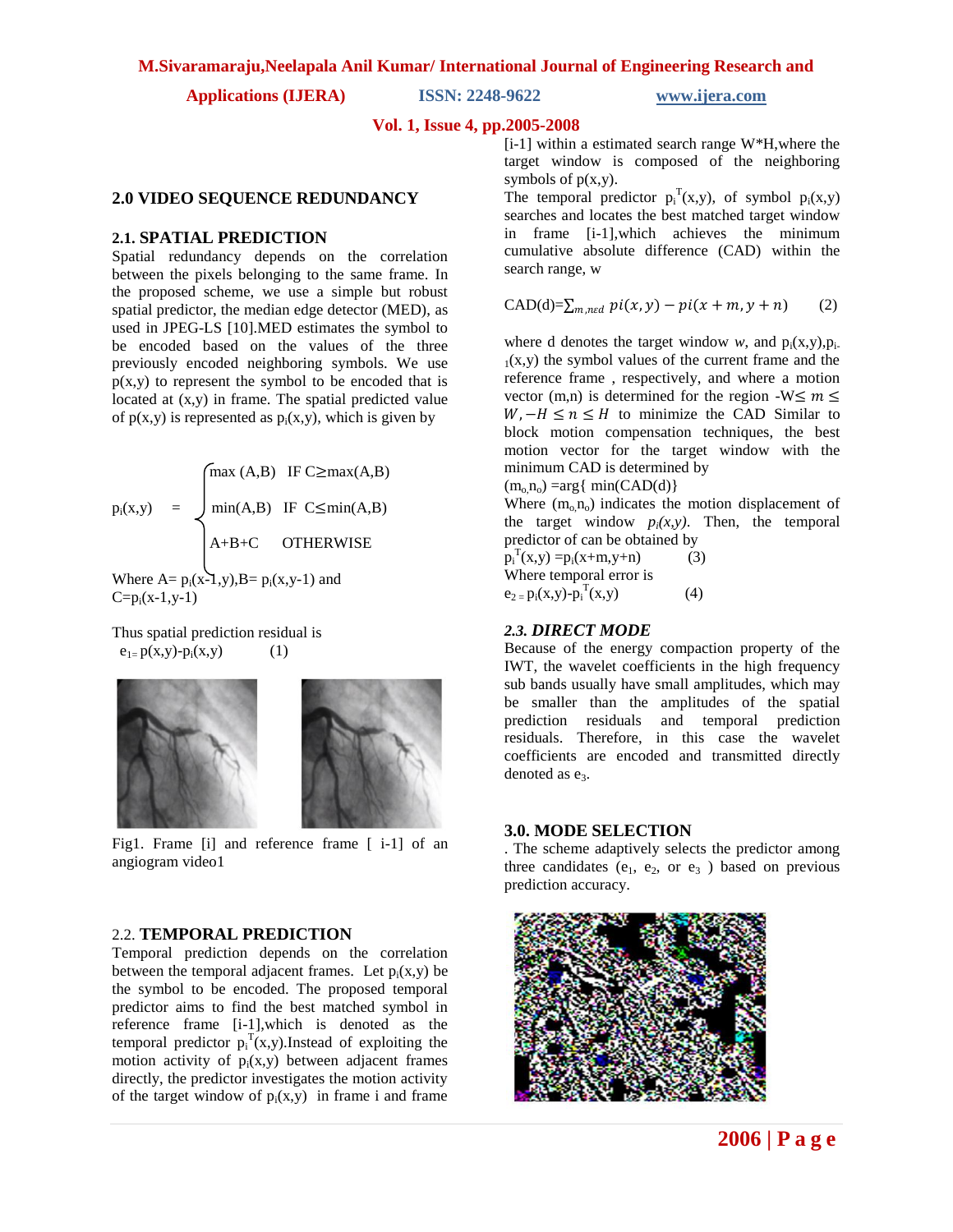## **M.Sivaramaraju,Neelapala Anil Kumar/ International Journal of Engineering Research and**

**Applications (IJERA) ISSN: 2248-9622 www.ijera.com**

# **Vol. 1, Issue 4, pp.2005-2008**

 $Fig2$  *.Final errors*  $e_1$ ,  $e_2$ ,  $e_3$ 

# **4. CONTEXT MODELLING**

Context modelling is used for efficient coding of the prediction residuals. By utilizing suitable context models, the given prediction residual can be encoded by switching between different probability models according to already encoded neighboring symbols of the symbol to be encoded.

# **5. RESULTS**

A lossless compression scheme for videos has been implemented. The proposed algorithm was tested on various medical angiogram sequences and the table below shows the compression ratios, compression bits, and bits per pixels obtained. We see that the proposed scheme offers the good compression for each sequence.

| Angiogr<br>am<br>videos | Original<br>bits | Compresse<br>d bits | <b>Bits</b><br>$\pi$<br>el | Compres<br>sion ratio |
|-------------------------|------------------|---------------------|----------------------------|-----------------------|
|                         | 2918400          | 426956              | 1.1<br>70                  | 0.1102                |
| $\mathfrak{D}$          | 1843200          | 174198              | 0.7<br>56                  | 0.0945                |
| $\mathcal{R}$           | 3110400          | 85255               | 0.2<br>19                  | 0.0274                |

Table1: results of bite rates and compression ratio for various video sequences

## **6. CONCLUSIONS**

We presented a new technique for lossless coding of angiogram videos. This work has shown that the compression of video sequences can be improved by considering spectral and temporal correlations as well as spatial redundancy. Compared to general purpose algorithms and state-of –art lossless compression coders, the proposed technique provides best results with low delay and limited complexity.

## **6. REFERENCES**

[1] N. D. Memon and K. Sayood, "Lossless compression of video sequences," *IEEE Trans. Commun.*, vol. 44, no. 10, pp. 1340–1345, Oct. 1996.

[2] K. H. Yang and A. F. Faryar, "A context-based predictive coder for lossless and near-lossless compression of video," in *Proc. Int. Conf. Image Processing*, Sep. 2000, vol. 1, pp. 144–147.

[3] E. S. G. Carotti, J. C. De Martin, and A. R. Meo, "Low-complexity lossless video coding via spatiotemporal prediction," in *Proc. Int. Conf. Image Processing*, Sep. 2003, vol. 2, pp. 197–200.

[4],-----"Backward- adaptive lossless compression of video sequences ,in *Proc. IEEE Int. Conf. Audio, Speech, Signal Processing*, Apr. 2002, pp. 3417– 3420.

[5] D. Brunello, G. Calvagno, G. A. Mian, and R. Rinaldo, "Lossless compression of video using temporal information," *IEEE Trans. Image Process.*, vol. 12, no. 2, pp. 132–139, Feb. 2003.

[6] B. Martions and S. Forch gammer, "Lossless compression of video using motion compensation," in *Proc. IEEE DCC*, 1998, pp. 560–589.

[7] Z. Ming-Feng, H. Jia, and Z. Li-Ming, "Lossless video compression using combination of temporal and spatial prediction," in *Proc. IEEE. Int. Conf. Neural Networks Signal Processing*, Dec. 2003, pp. 1193–1196.

[8] Y. Gong, S. Pullalarevu, and S. Sheikh, "A wavelet-based lossless video coding scheme," in *Proc. Int. Conf. Signal Processing*, 2004, pp. 1123– 1126.

[9] S.-G. Park, E. J. Delp, and H. Yu, "Adaptive lossless video compression uses an integer wavelet transform," in *Proc. Int. Conf. Image Processing*, 2004, pp. 2251–2254.

[10] *JPEG-LS, Lossless and Near-Lossless Coding of Continuous Tone Still Images*, ISO/IEC JTC1/SC 29/WG 1, Jul. 1997.